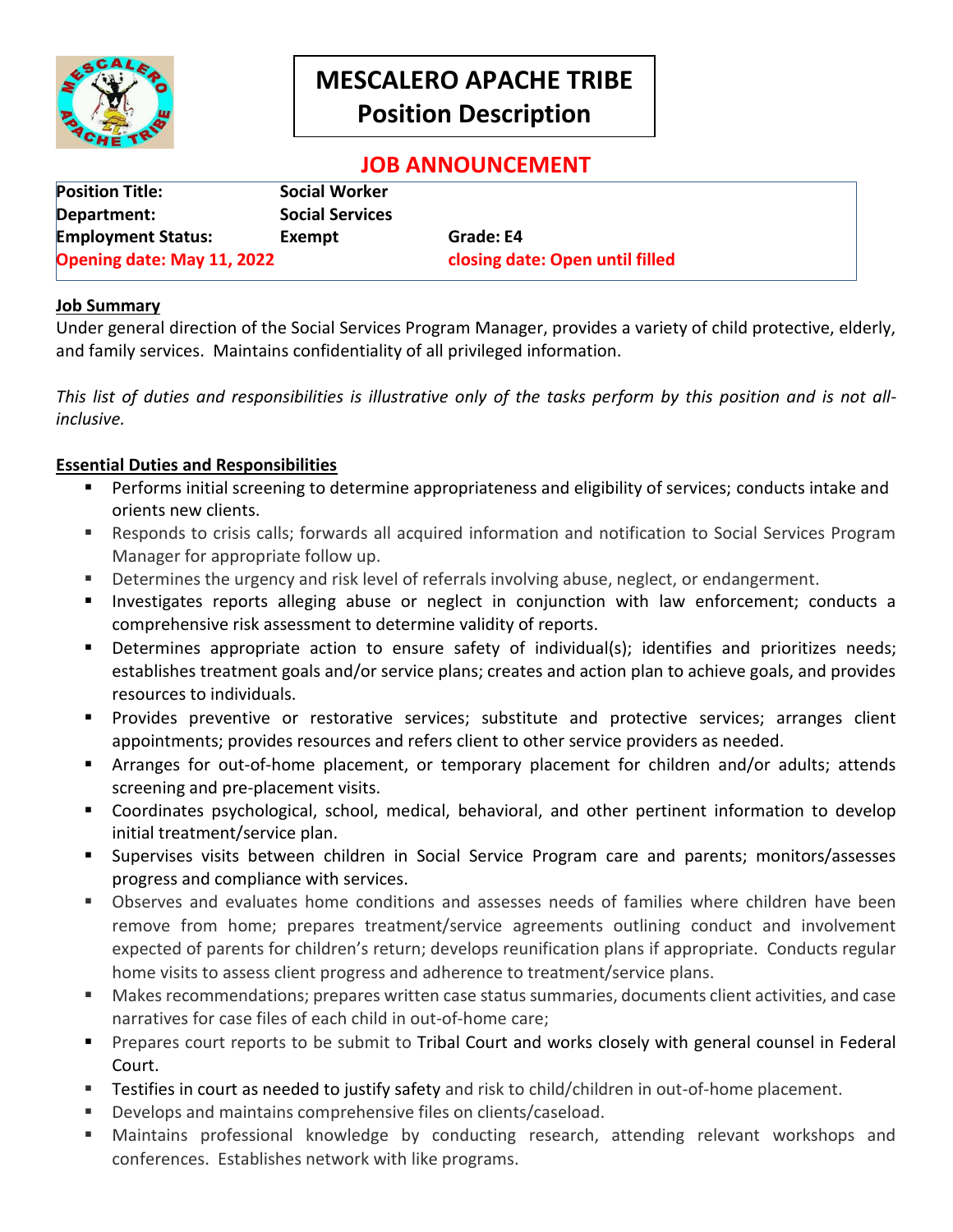- Attends client case staffing.
- Works on a rotational 24-hour-on-call schedule.
- **Performs other duties as required.**

# **Minimum Qualifications**

- Bachelor's Degree in social work, psychology, or studies in social behaviors required.
- Two years of experience in the field of social service which included working with abused or neglected children required.
- Licensed Bachelor of Social Work (LBSW) required.
- Licensed Master of Social Work (LMSW), preferred.
- **First Aid and CPR certified.**
- **Must have a valid NM Driver's License.**
- Must successfully pass a pre-employment drug/alcohol screen and background investigation.

*Tribal preference and Native American Indian preference shall apply to all positions.*

# **Knowledge, Skills and Abilities**

- Knowledge of applicable laws, regulations, and requirements.
- Knowledge of the effects and consequences of abuse and neglect.
- Knowledge of case management and crisis intervention.
- **1.** Knowledge of records management procedures.
- 2. Ability to communicate both verbally, and in writing effectively.
- Ability to interact and maintain good working relationships with individuals of varying social and cultural backgrounds.
- Ability to work effectively with individuals and demonstrate leadership and team-building skills.
- Ability to work within a highly complex and structured environment while maintaining a creative and flexible problem-solving approach with clients.
- Ability to maintain confidentiality and to demonstrate moral character.
- Ability to handle multiple tasks and meet deadlines.
- Ability to work extended hours, various work schedules: and on a rotational 24-hour on-call schedule.
- Ability to make solid decisions and exercise independent judgement; make effective decisions in emergencies.
- Ability to analyze situations and adopt appropriate courses of action; define problems, collect data, establish facts, and draw valid conclusions.
- Ability to prepare accurate and legible reports; present detailed, accurate, and objective oral presentations.
- Ability to accept the dangers and stresses, regimentation, discipline, and time demands of working with children and families involved in abuse and neglect situations
- Skill in conducting interviews with empathy and enthusiasm.
- Ability to advocate for clients in obtaining services from other private and government agencies.
- Ability to provide family and individual counseling services.